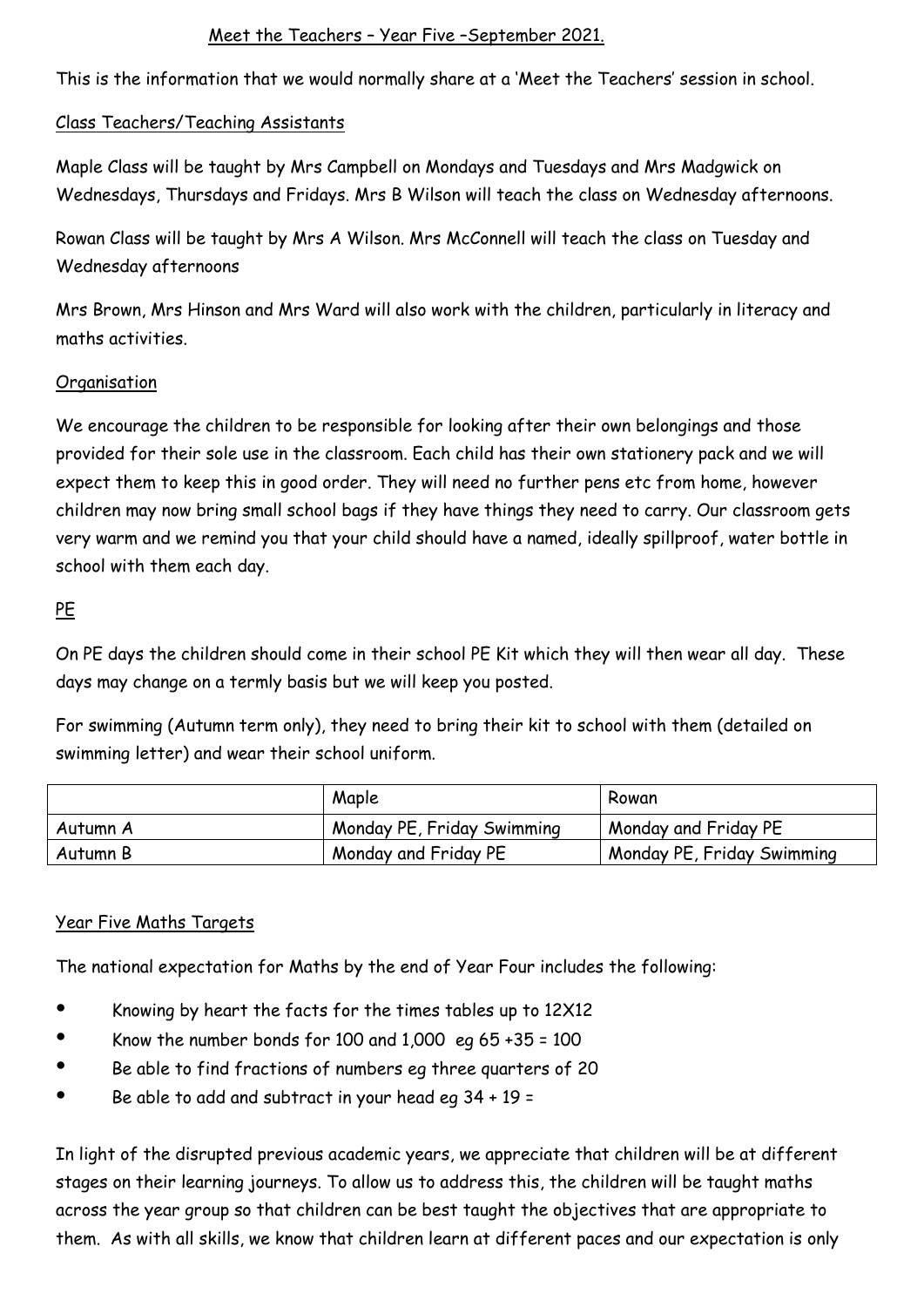that all of the children try their best and make the progress that they are capable of. This means your child may be with Mrs Wilson OR Mrs Campbell/Ms Madgwick for maths.

Moving forwards, the national expectation for Maths by the end of Year Five includes the following:

- Counting in 1s and 10s forwards and backwards within 1000000, being able to cross into negative numbers
- Using formal written methods for addition, subtraction, multiplication and division
- Working with fractions and decimals in calculations
- Rounding numbers to the nearest 10/100 etc up to 100000 or whole numbers for decimals

Using strategies to solve problems with multiple steps and appropriate ways to check the answers

### Reading in Year Five

By Year Five most children are reading fluently and the focus of our reading is usually on understanding the text. In school we have a 'Class reader' which is the focus for both reading aloud and comprehension (VIPERS)

- Vocabulary-What does that word mean? Why did the author use that word?
- Inference-What is suggested in the text but not said directly?
- Prediction-When do you think this text is set? How do you know?
- Explaining How is the text organised? Why has the author done that?
- Retrieval –Can you find information in the book to support what you are saying?
- Sequencing/Summarising -Can you sum up the key points in the text, and remember the order?

Some children may also read a separate book individually, or as part of a group, with a member of staff.

Home reading books are chosen by the children from a selection at the appropriate level for their reading skills. These come home on WEDNESDAY and must be returned on MONDAY. Please record what has been read at home in the reading record. It is beneficial if you can still support your child with their reading, ideally by asking VIPERS style questions. Examples of these will be provided on a sheet in your child's reading bag.

#### Writing in Year Five

By Year Five most children are able to write confidently for a range of purposes. When we are marking the children's work we focus on:

- Correct use of punctuation
- Imaginative use of language
- Starting sentences in interesting ways
- Using connectives
- Using known spelling patterns
- Joining handwriting